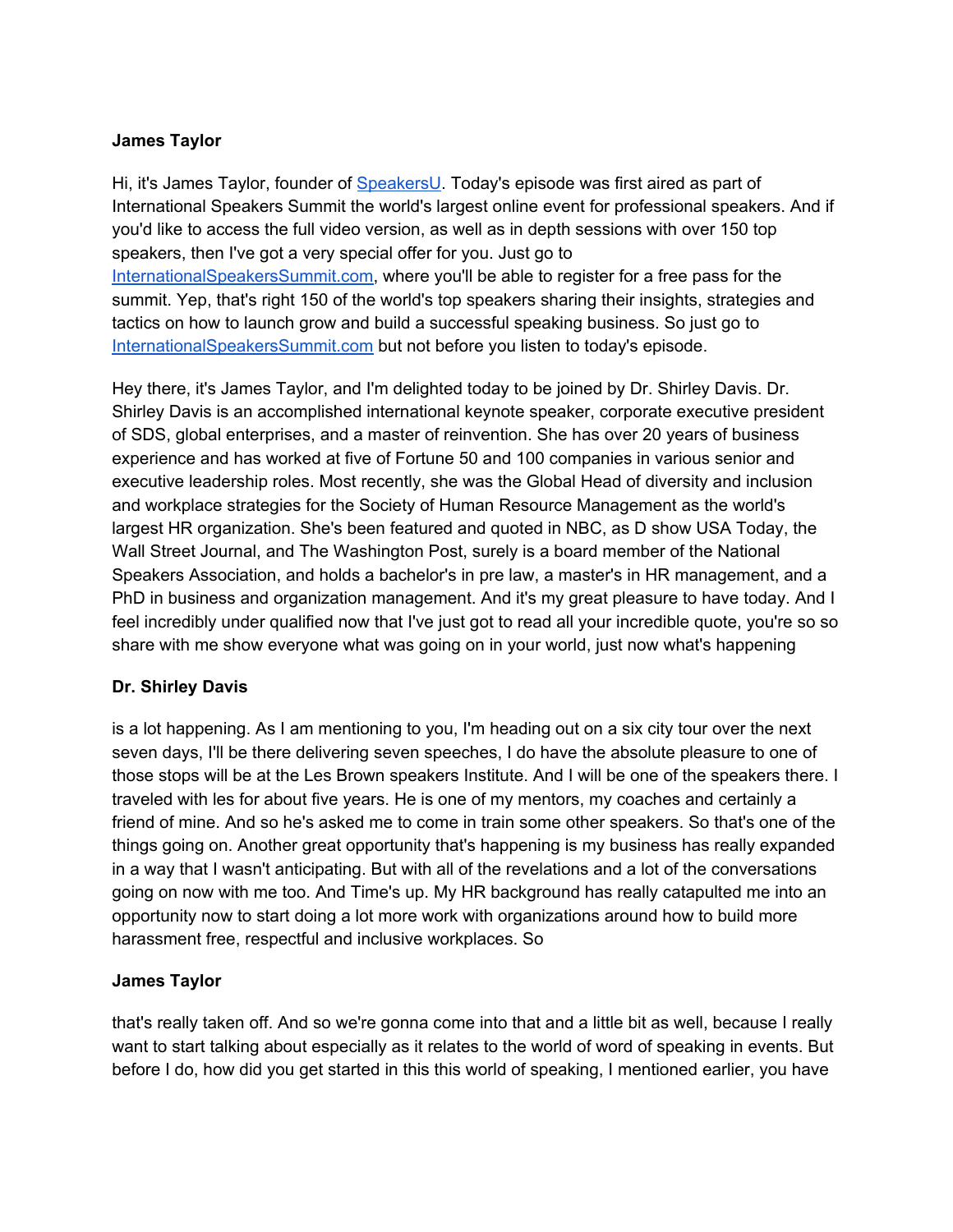this very strong corporate American America kind of background. How did you end up in the in the world of being a professional speaker,

# **Dr. Shirley Davis**

professional speaker is one thing, but I actually have been speaking since I was about six years old. My very, very first public speech, was as valedictorian of my kindergarten class and my teachers actually saw something in me early on before I even knew that this is what I was going to be called to do. But professionally, actually, I think it's just it's been a calling for me. I have been working, as you mentioned, corporate America, but in human resources, and much of what I've done in addition to corporate training and development and leadership development, has been speaking on behalf of the company. So I've done everything from media interviews to keynotes to their clients and customers, to just doing training every day for our staff and our leaders and executives. And that's really what prepared me to ultimately then you know, move out on my own and be doing this full time for

## **James Taylor**

my business. And as you started taking those first steps to moving from from the corporate world to becoming a professional speaker, who were those early mentors or guides for you who the people that maybe you mentioned, les, Les Brown there as well, but with with other people that can take you under their wing to help you can support you in that journey.

## **Dr. Shirley Davis**

Yeah. Les Brown, obviously, was one that I've been following for years anyway, but I actually had been following early on the zigzag colors. I followed the Jolo stains and the TD Jakes because there they are worldwide ministries, and that's that was important to me. They're great, motivational, inspirational speakers as well. So those have been some of my mentors, obviously, I tracked you know, Del Toro McNeal, he's one of my friends as well as a colleague in this business. Simon T. Bailey is a great example of some of those. And then I just I study a lot of different speakers, Tony Robbins, obviously, always looking at who's the best at the top of their Echelon, and what can I learn from them.

## **James Taylor**

Now, we have this kind of romantic notion of if you come from the corporate world, and you want to become a speaker of kind of going in there on Monday morning and handing in your notice and say, that's it. I'm going to be an author. I'm going to be a speaker. This is who I am. I'm going to go I'm going to go out there. Is that what it's like in real life. I don't come from the corporate world, but I can have it My imagination like in the movies, that's kind of the speaker's journey going from corporate to there. What was your journey? Did it have anything in resemblance to that?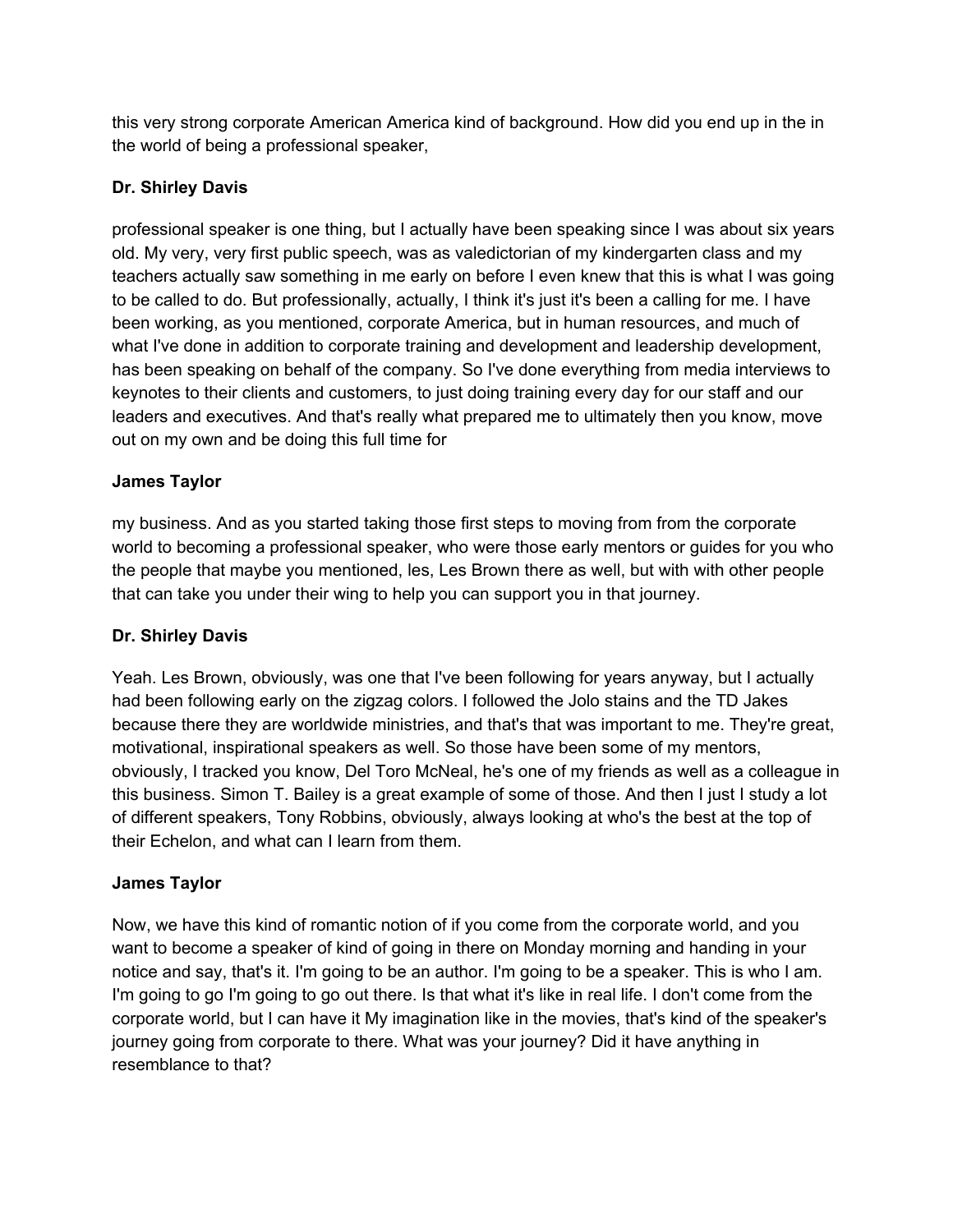### **Dr. Shirley Davis**

No, actually, it was a journey, because I actually, for me, had to work an exit strategy. So it took me three years to get up the courage to actually put the infrastructure in place to really build the kind of business that I wanted to have before I started. So I literally planned for it over a three year period, while I was still working in corporate America, timing for me is everything. So what I knew was time for me was whenever I started getting more and more requests to come into organizations, and to corporations, to do separate speeches from what I was doing, when I was working at the Society for human resource management, I was getting a lot more of those requests. When I went to talk to General Counsel, about you know, is this something I can do with my five weeks of vacation, and you know, do some of this on my own time? And they said, No. So I thought, okay, so I feel like I'm a little bit confined and limited here. And I really can't live my dream because I'm confined by job description. So I literally worked a three year exit strategy. And during that time, I had to reaffirm my what I had to lay out my business plan my three to five year business plan, I had to get my family on board and get all the moral support and build my network, I had to get my finances in order. And then I had to, like I said, build the infrastructure and get the right resources in place. So I plan to succeed, and I plan to be in this thing for a long time.

## **James Taylor**

So it must have been quite a nerve wracking time as well. I mean, going from having that regular paycheck that's coming in, and health insurance, and all those kind of things that go with that as well, to going into a world of really kind of entrepreneurship, as a speaker. Was was that, you know, was there like a particularly dark time in that period, when you were kind of going through those changes where you felt? I just don't know if I can I can do this, if I've got the stuff to be able to make this happen? Or are we all Have you always been this kind of confident type of person?

#### **Dr. Shirley Davis**

Not at all? Not at all. So that's again, why I said it took me three years, because part of that was building up courage and building up my faith and, and praying and asking, okay, is this really, really what I'm supposed to be doing on my own? And is this the right time. So that's what took me some time to do that. And during that time, is when I was saving up money, I was saving up my bonus checks, I was saving up my vacation of unpaid leave, I was saving up, you know, tax refunds. And so I literally when I left my corporate job, I had a year's worth of salary saved up so that just in case things didn't work out, I had a backup plan to at least pay my bills. So it really was important. And for me, I think having that plan in place. And having thought this through and I talked to so many speakers and business leaders to find out what it was that they did to succeed. But what are the things that they learned in order not to fail, that really helped me but I was very afraid. And that steady paycheck and a six figure income and, and having the benefits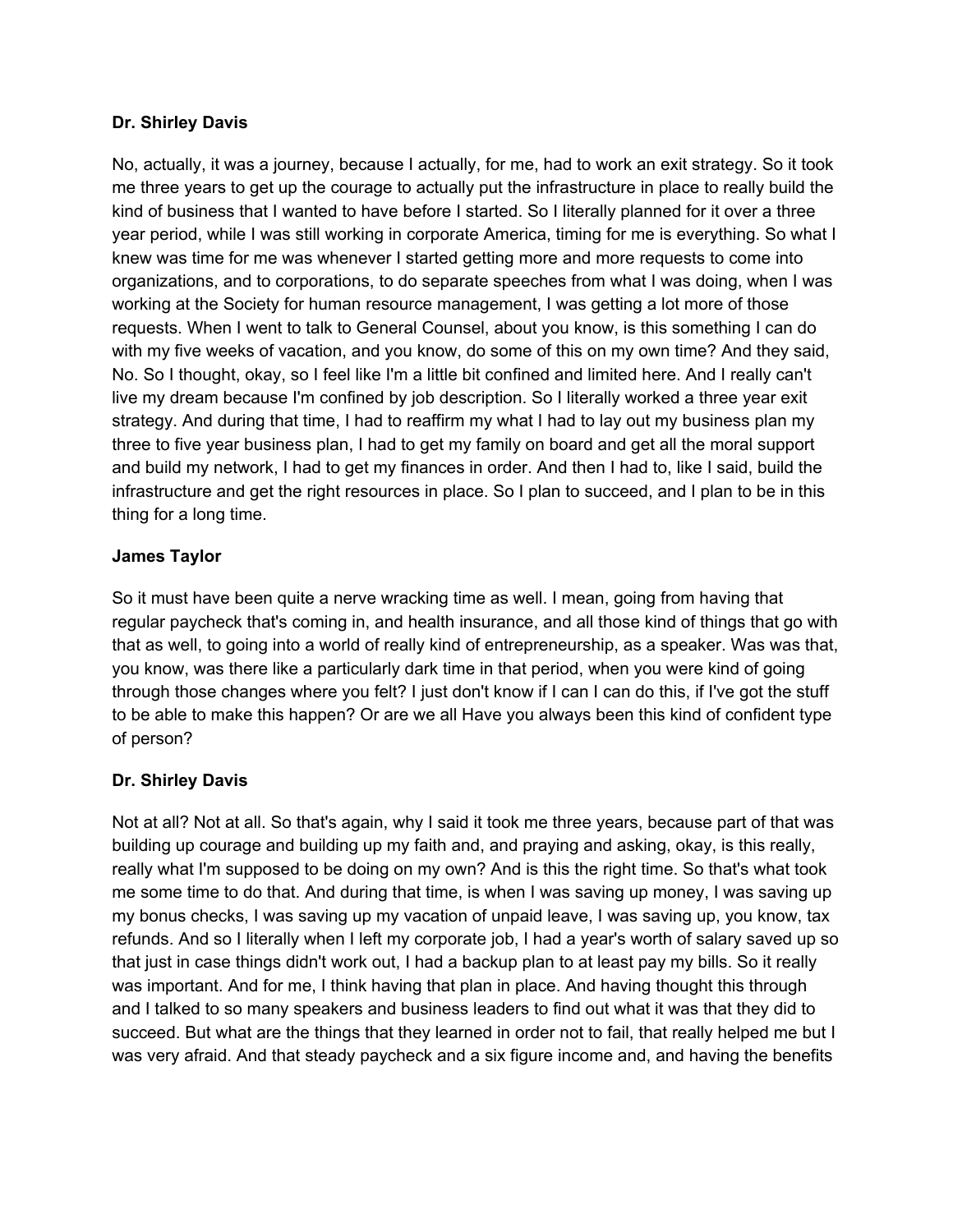and all of that being lost was one of the reasons why I put in place having a backup of having my own one year salary saved up now.

## **James Taylor**

You get to speak all over the world now. And you and I were going to be speaking in event together in Singapore coming up soon as well. You and You speak to lots of different industries. So what I'm interested in what strikes you about how the global workforce is changing? Because you're talking to lots and lots of different countries across lots of different industries? What are you seeing the trends there?

## **Dr. Shirley Davis**

Absolutely. That's actually one of the sweet spots. For me, that's where companies called me and as their resident expert, and as a global thought leader on the changing workforce, about the fact that not only today, but in the next 15 years. So by 2020, and I talked about inclusion and workforce 2030 is that the world now has become more global and diverse and virtual and mobile, and hyper connected. And also working in a gig economy where people have their side hustles they got other jobs, they're working full time, but they've got online businesses, they're working Uber or Lyft. And they've got you know, Bed and Breakfast is through a lot of those online, you know, rental property. So it's a lot of those changes that we're saying I call it this era of disruption, and the workforce is being disrupted as well, too. So a lot of my work is helping CEOs of these major fortune 100 and fortune 50 companies to revamp their strategy around how they get great talent, how do they engage that talent? How do you develop and grow that talent? And how do you use that talent to build greater inclusion and innovation and, and be more competitive and stay relevant and build a long term business success?

#### **James Taylor**

You mentioned inclusion, I'm thinking I was actually listening to something today just saying here in the UK, they've been making a lot of changes in terms of having more diverse boards, because there's there was a big study I think was Credit Suisse came out the big study saying those those You know, one of the reasons we went through some, some terrible economic crashes recently was because there was lots of people in the room that look the same had same backgrounds. And so so I can see that's happening within boards, and it's obviously happening within organizations. When it comes to the speaking world, it sometimes feels like that message hasn't quite got through yet, you know, a lot of energy go to. And I mean, I've seen a speaking event recently, and I looked at the number who was speaking. And, frankly, there was a lot of people that looked like me that were there were male and pale. And that was predominantly kind of what it was. So what you see from, from your perspective, in terms of someone that you speak in all these different types of is it changing? Is it? Is it finally starting, that transition is finally starting to happen? Or is it something that we need to be doing just as as speakers and actually speaking up a bit more if we see that lineup in terms of coming through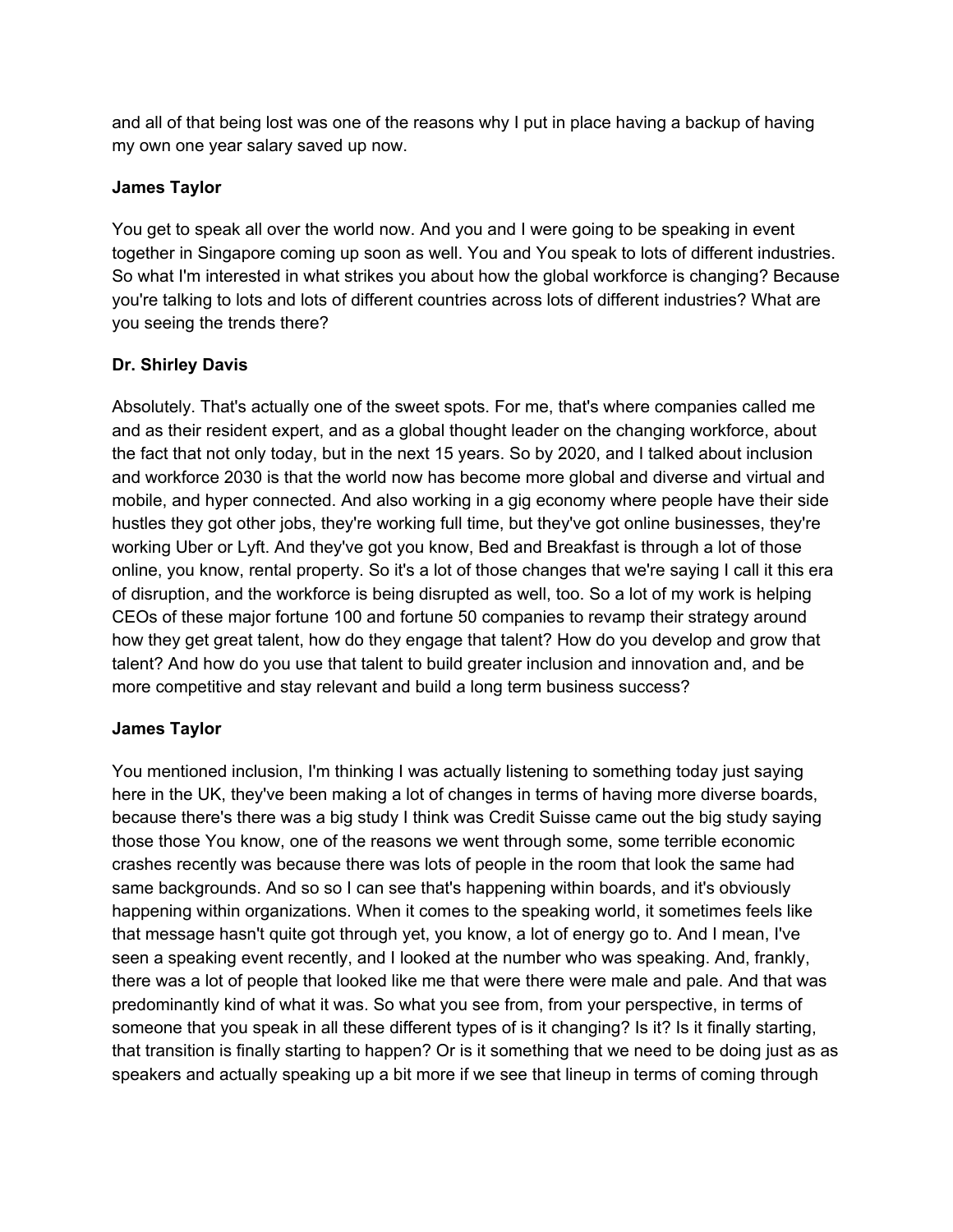being actually coming forward? A little bit more, we already been booked for it? What can we be doing as speakers?

## **Dr. Shirley Davis**

Yeah, that's a great point, James. And it's a, it's a business issue. It's a business strategy. And that's a long term sustainability strategy. So when I was in corporate America, even as I was the Global Head of diversity, and inclusion and workforce strategies, I was working a lot with organizations who were dealing exactly with that. But what I was also finding is that companies, even conferences, were saying, we need to get more diversity, even on our big stage, because people who are coming to our conferences look different. They're from different companies, different cultures, different backgrounds, they're different races, different ethnicities, different genders, and they have different needs. And so they're recognizing that they've got to have a message that resonates with their changing clients and customers and members, as well as their staff. So even though the global marketplace and the global workforce is changing, so are our communities that are consumers, and our customers and members. So it is very critical. I see now that a lot more companies are calling on me, not only because I'm an expert at what I do in the global changing workforce, but also because I happen to be a woman of color, who can command the stage and who is a thought leader. So they get sort of the best of all of those worlds. But they are hearing that same feedback as well, is that they need to change up who is on that lineup of keynote speakers, because everyone tends to look the same. And yet, that's not who's in the audience all the time. So they're very important. You know, one of the point I wanted to hit on real quick was we talked about this global changing marketplace and workplace Think about this. Now we have 51% of the global workforce are women, that means consumers to women are consuming the largest amount of our consumer spending. They're the ones that are paying, you know, for products and services, they're the ones that are making most of the financial decisions, both in their homes, as well as in the communities and then you know, as a consumer. So we got to think about that you look at now there's five generations that are in the workforce, but they're also our consumers. And look what's happening with the drive of millennials, Millennials are changing policy. They're changing organizational strategies and structures. They're changing the way that we do business and the way that we work. So we also have to change the way that we service them as well. So we as leaders, have to know that 75% of the workforce by 2025 is going to be millennials. So think about how we need to change our messages and our format and the way that we communicate with them very differently than 20 years ago, and 10 years ago.

## **James Taylor**

Yeah, I mean, that reminds me, I'm thinking now, I was recently involved in doing a some online summit, primarily for event professionals, meeting planners. And one of the things that came through the I'd never really thought of before, but came through very, very strongly said you have to do we're saying you have to remember now that many of the people that are coming into starting in organizations, and even getting into like that first level of management in the corporate world, they have been educated in different ways. The new you know, I don't I don't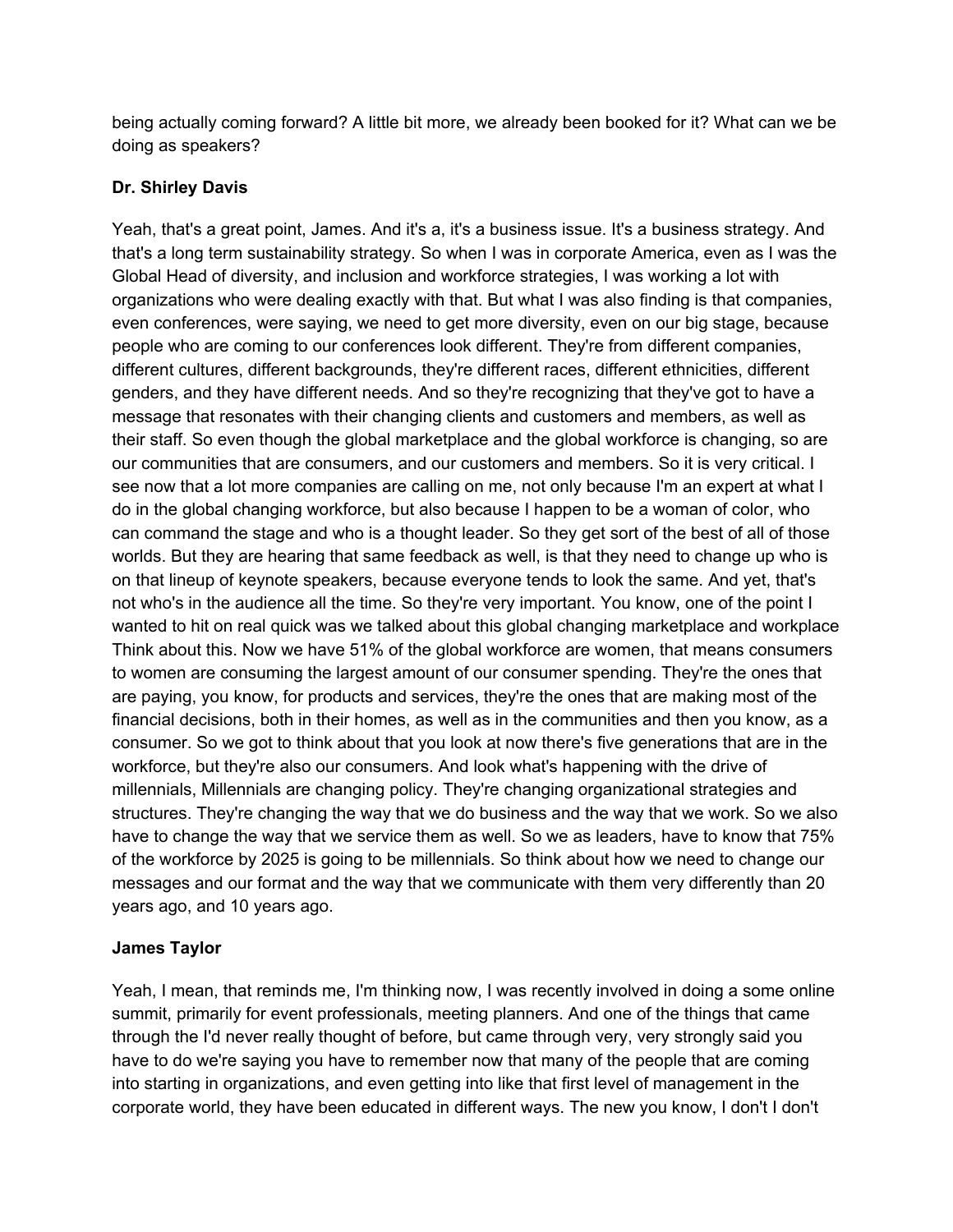know when you were at school cause but when I was at school, college, you know, you had someone that was like in the front of the room, the sage on the stage, and they would blast information at you and hoped you would remember some of it. But now he said, so much of the teaching that goes on in the cloud, in classrooms, colleges and schools, is this flipped classroom where they receive a lot of their information online in other ways. So when the role of the teacher or the person in the classroom is to encourage debate and discussion and questions, and it's much more interactive than then something when I was at school, so if that's what's happening in the schools, that's all that's going to come so suddenly, that that person who's in like they're in their 20s is coming into that event, and then suddenly seeing that speaker that's like just blasting information at them for 60 minutes or 90 minutes. It kind of feels a bit old fashioned now,

# **Dr. Shirley Davis**

it definitely is very archaic and you're not going to keep people really fully engaged every seven minutes. You really need to be changing up how you're presenting. So my keynotes Not lectures, my keynotes are very interactive, very engaging, very provocative. And I have found over the last seven to 10 years, for me, I've gotten a greater level of response. When I have been, you know, I've now incorporated polling I've incorporated, you know, tweeting, I've incorporated for them to do, you know, conversations with each other, share your experiences, get them more engaged in talking. And as a part of my, you know, my presentation, so you got to keep it changed up, you can't just stay the same and expect that people are going to, you know, and again, as I said, we're in a virtual mobile workforce, but that also means that's who your clients are. And that's probably who your audience participants are. So you've got to be continuously engaging and upgrading. And as a

## **James Taylor**

woman of color that's going into speak at these different organizations. What what biases do you do you encounter? And how do you how do you deal with those biases, because I think this is a hard thing, you know, to make myself that is kind of difficult for me to get because, you know, I'm, I am who I am. And I'm not a woman. And so and there are there's the when you go in to speak organizations you can talk to in a certain type of way. So when you come across those those biases, I'm sure you definitely come across those biases and organizations, how do you deal with them, especially when you're talking, you know, and have that conversation with that CEO, that decision maker in the organization,

## **Dr. Shirley Davis**

James, we only have 30 minutes for this. So I can't go into my life story. But that's actually as a woman of color, I absolutely have dealt with that. And so I mean, everything from being marginalized to being devalued to being invisible to being at the table, but being assumed to be the one to take the notes or being excused or letting my ideas be shared only for them to be dismissed, and someone else to share that same idea A few minutes later, and everyone thinks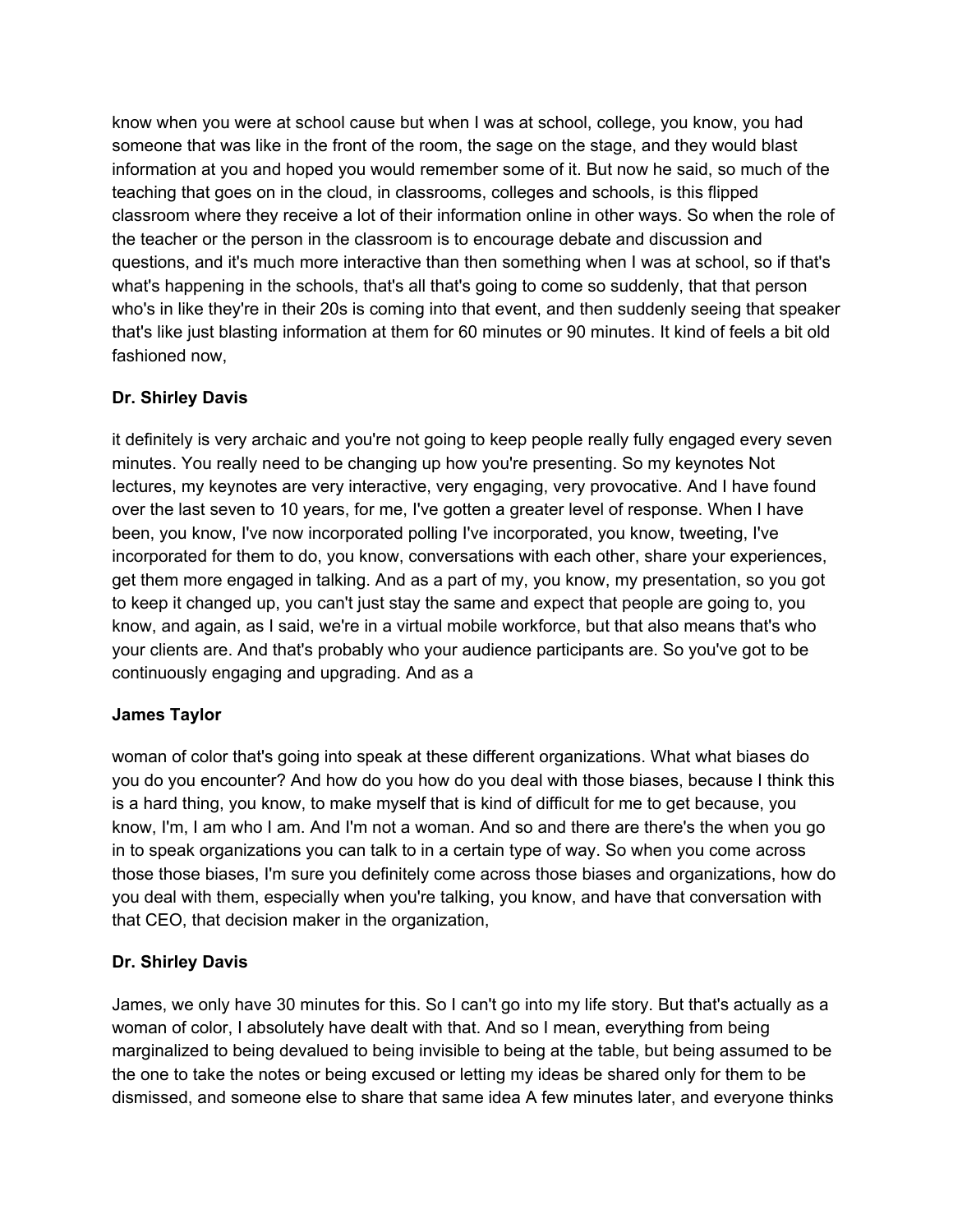it's the best thing since cornflakes, right. So a lot of those things I've experienced, I also now still today, go into organizations, and you know, I'm waiting to meet with someone. And they don't necessarily know that I am the one that's the keynote speaker, if I'm with a colleague of mine, I've got a team of people, sometimes who will go with me, if they are my white or Caucasian colleagues, they will assume that it's one of them that they must be, you know, coming out to meet and I must be the executive assistant or the support person. So I still get a lot of those, I can come off of a stage even now. And I'll have people come up to me and say, Wow, that was awesome. You're very articulate. But you don't say that to white men, right. So it hidden in that are some biases up, I didn't expect you to be that great, or I didn't expect you to be that articulate, or I didn't expect you to be that intelligent. And so I still deal with those. But I've turned those into teachable moments. And because I work with diversity and inclusion and work with leadership coaching all the time. Those are opportunities for me now to excuse the biases, but use it as an opportunity to teach them how they can certainly be much more respectful and sensitive and culturally aware of sometimes the things that they say and do that can minimize a person's value. And what about

## **James Taylor**

the hidden biases, because I was thinking the other day about so much of this industry is one of referrals. So I'll get a call from maybe at the conference I spoke at last year, and they'll say this, this the theme of this one is this theme. Who would you recommend? And and so so I'll automatically go. And I'll say Usually, it's probably often the last speaker I had a conversation with on that particular topic. But it has made me think now, when someone I have that conversation with someone that I might I might recommending that person, because they're like me, and that is why I'm recommending that person? And is that just perpetuating something so that that person gets booked for that. And it just happens time and leave? So and bearing in mind we're This is to our community of speakers. What can we be doing as speakers to make changes?

#### **Dr. Shirley Davis**

I think it's it's twofold, right? So part of your role and responsibility is to be more culturally competent and more sensitive that the workforce, the workplace, our society is becoming much more diverse. So make an intentional decision to broaden your network of people of other cultures and backgrounds and races and genders that you don't traditionally relate to. So for someone like me, on the flip side of that my role and responsibility is to also build relationships that are broad, broad reaching, and of course, as a woman of color, I've learned how to do that anyway, because that's one of the ways to get to the top or to be successful is to, you know, partner with and to get to know and build relationships with those who have the power those who have the position. So I have done that. And I have found by doing that, that I've gotten more referrals from some of my white counterparts. I've gotten referrals from people from different cultures and different countries because I have made an intentional decision to broaden my network, but it has to be To fold as well.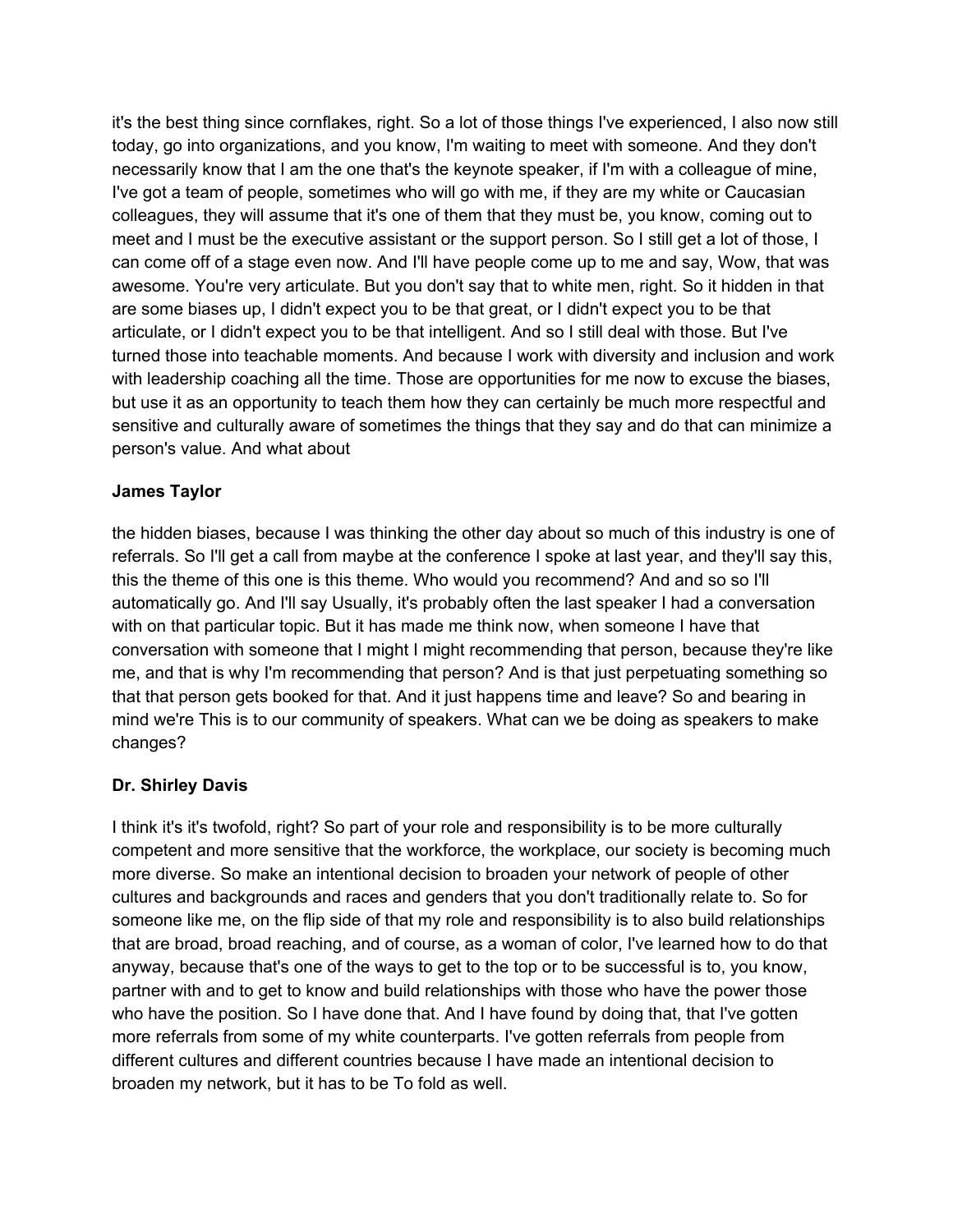#### **James Taylor**

So you are now on the board of the National Speakers Association. And, and I remember going to my first Speakers Association mean, not the National Speakers Association, not another speaker Association. I went I went to I went to one in one country, that's not my home country. And and, and I felt a certain kind of thing. And it was very open and very people. And it was very diverse, actually, the people in the room, and I went to another one. And it felt very, it felt quite male, a lot of a lot of blazers, blue blazer type type vibe, and it felt a bit uncomfortable. Even, you know, for me, and I'm like, is this really the kind of group I want to be kind of part of is this really my values and everything? So I know, this is a subject you're really passionate about, you know, your role now, as a leadership role, the NSA, the NSA, that the organization and the membership can more reflect the world, you know, what's going to what's going to the diversity of in organizations in the world, what some of the things, some of the major projects, the ideas that you have, in terms of changing things there.

#### **Dr. Shirley Davis**

Yeah, actually, I'm one of many on the board. But I really appreciate the fact that that was a priority for last year's board was to make sure that they were being much more reflective and considerate of the fact that their membership is changing, as well as the world around them. And they've got to learn to be more relevant and that they've got to reflect that in their membership and in their products, their programming their services, as well and walk the talk. I'm like it when I first walked in to my first annual conference, and even to chapter meetings, I felt the same way I didn't feel like I belonged. I didn't feel a part of I didn't see a lot of people who look like me, it was very cliquish, sort of that old boy network, right. And so I felt like, okay, now I'm in diversity and inclusion, I understand this. So I can either be a change agent, or I can just walk away. And you know, and go and do something else with my life. But I felt like there was a role that I could play that, you know, with my business experience, and background with my corporate experience, and having worked in a membership Association, I thought, wow, I can really add some value here by helping them helping the leaders to be much more understanding and aware and sensitive of how the workforce is changing, and help them put in some strategy. So everything from making sure that our programming now reflects more diversity of our society, make sure that we're looking at technology in different ways, and multiple channels of how we can deliver to so many people who have different learning styles and thinking styles and ways of communicating to looking at our chapter strategies, and how can we make sure that our chapters are being much more inclusive and appealing and attractive to diverse talent in their communities as well. So those are some of the things that I can do. It's going to take a while, you know, I'm going to be on the board for three years or more. But it will take a while but at least I'm glad to see that we're focusing on that now.

#### **James Taylor**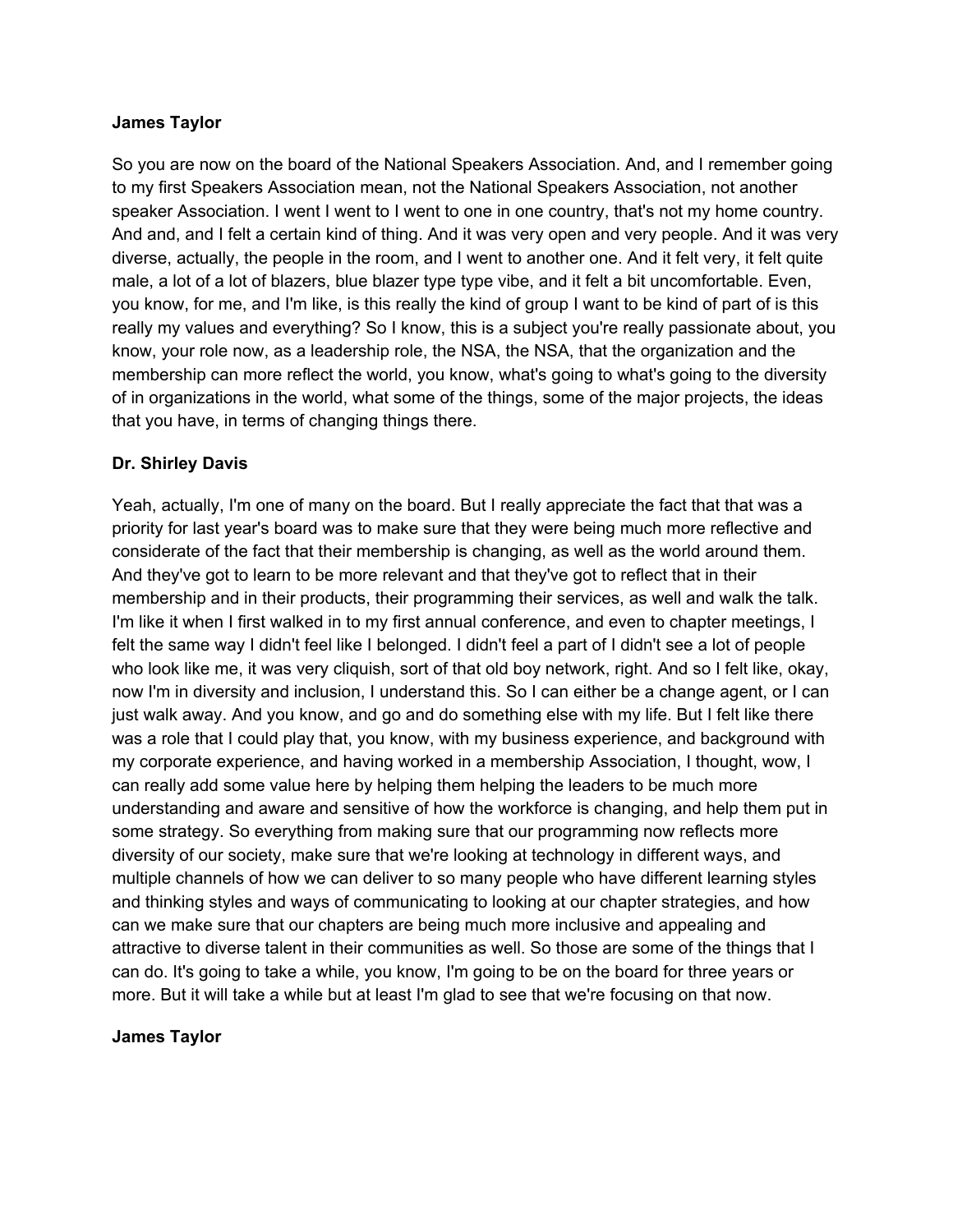And in your speaking career, this this journey you've had, was there a key aha moment or lightbulb moment where you went? Okay, this is direction I want to go with my speaking or this is a type of type of organization or type of client, you want to do really speak to

# **Dr. Shirley Davis**

Yeah, my topic because I'm talking about the global changing workforce? And how do you build an inclusive and high performance, workplace culture? And how do you build the best talent? And how do you, you know, have leaders that are walking the talk and leaders of excellence. So that is a topic that is actually universal? Many people are looking at that, because I can tell you, there's so many more people that work for bad bosses. And they work for toxic cultures or cultures that are static or complacent or rigid, or risk averse. So I'm helping them to shift and make those transitions. So I think for me, I I've had my aha moments as I was going out and doing more training and just seeing people saying, Wow, the way that you present this and position this as a business strategy as a long term, sustainable strategy and business model and the way that you make it practical and relevant, this is something that we need. And so those have been my aha is probably about seven years ago, I realized, gosh, there's a real need for this. And people that look like me aren't out there speaking about it and talking about it in a way that doesn't make people feel offended or insulted or they feel like they've you know, gone through the wringer because of the training. I'm talking to them from the terms of how do you make sure that you are, you know, appealing to an attractive to great talent, loyal customers, great members? And how does this contribute to your bottom line? So positioning it as a business strategy has been a real eye opener and a long term business strategy for me.

## **James Taylor**

And I think that's probably the reason why, I mean, sometimes, you know, some of these things get put very easily in the breakout session space. And, and you don't do that you are the keynote speaker, you are that person at opening, you know, because it's also setting a tone for an entire organization or an association as well. So I think I really commend you for, for being able to do that because that's a hard thing I think to do to be able to, either it's not just on this topic, there's lots of subjects we can think of which can If not careful, then get ready to get moved to the the breakout session space.

## **Dr. Shirley Davis**

Yeah. I mean, I'm not afraid to do breakouts. But I found that over the last four or five years, they've wanted me as the keynoter because I appeal to a broad audience. Now, I will tell you that I'm speaking to manufacturing environments, I'm speaking to architects, I'm speaking to engineers, I'm speaking to scientists, and I'm speaking to a majority white male audience, but they resonate with me because I'm talking their language. And because I diffuse a lot of the stereotypes and the myths, and I think I'm able to relate to them in a very personable way, but in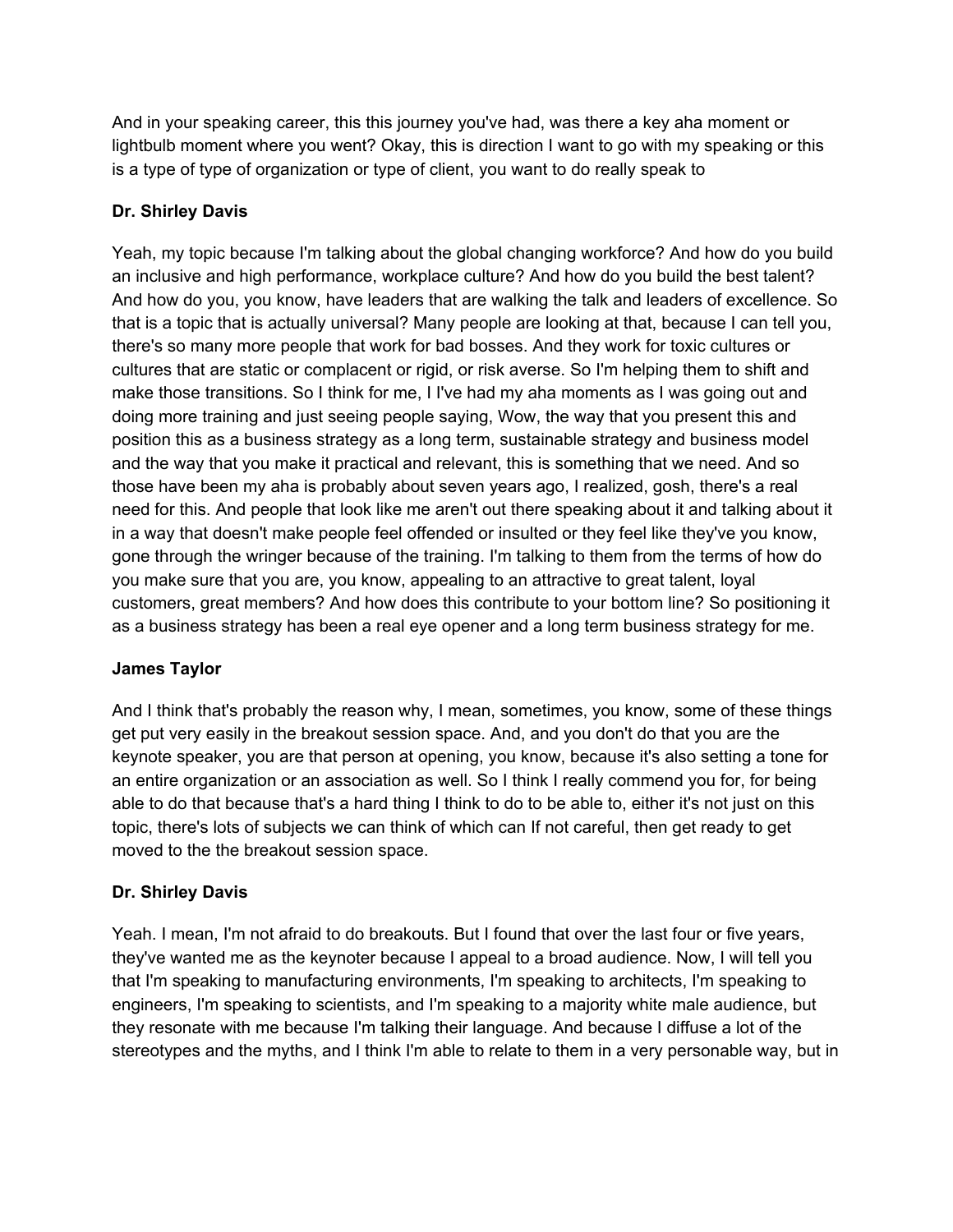a way that's practical, that they can take it back and make a change in a difference, where they haven't walked away feeling like they've been, you know, completely insulted

## **James Taylor**

to do my practicalities you're about to hit on the road, you've got a big speaking to happening just now. What is in that speaker bag? What isn't that bag that you carry with these two, all of your speaking engagements, you'd never leave home or the office without

# **Dr. Shirley Davis**

in my speaker bag, I've always got to have my presentations on my USB flash drive. So I always have a USB flash drive, just in case something happens with the computer, it doesn't work technology is broke down. There's always someone that has an extra extra laptop there. And if they don't, I always have my presentation in a hardcopy so that I can refer to it most of the time, I don't need it, I can get up and speak this stuff like that, you know, like I drink water. I also always have backup cords, I have HDMI and I find that some companies I go into their technology is not up to date. So I've always got a backup for making sure that my my chords work with their, their their technology, I always have peanut butter crackers, because when I'm traveling so much I need energy. And I need that fiber and protein to keep me going because there are days where I am like on a plane right after I speak, I don't have time to eat. And so that gives me a little bit more energy to go. And I always have my square because you never know when there's going to be a great opportunity to sell something so

## **James Taylor**

Oh, awesome. And then what about when it comes to? You mentioned square? That's kind of one an app or two? Are there any other online resources or apps or tools you find really useful for yourself as a speaker?

## **Dr. Shirley Davis**

Yeah, I do. I mean, obviously, I think all of us use TripAdvisor. That's that's very, very important. I stay a lot on social media. So I'm always kind of looking at what's going on I love are we that we have a CSP link. I'm constantly looking at opportunities there that people are using. But I think for me, I stay mostly in tune to just some of the social media, whether it's YouTube or Vimeo or LinkedIn or Instagram that keeps me up to date on what's going on. And I can find anybody anywhere that way. And then what

## **James Taylor**

about a book if there was, I want you to imagine maybe there's someone watching this just now that was in that position that you were in a number of years ago. They're working in a corporate job, they maybe really enjoy their job, but it's it's not necessarily fulfilling. They know that there's something more there and they want to make that transition want to make that journey and they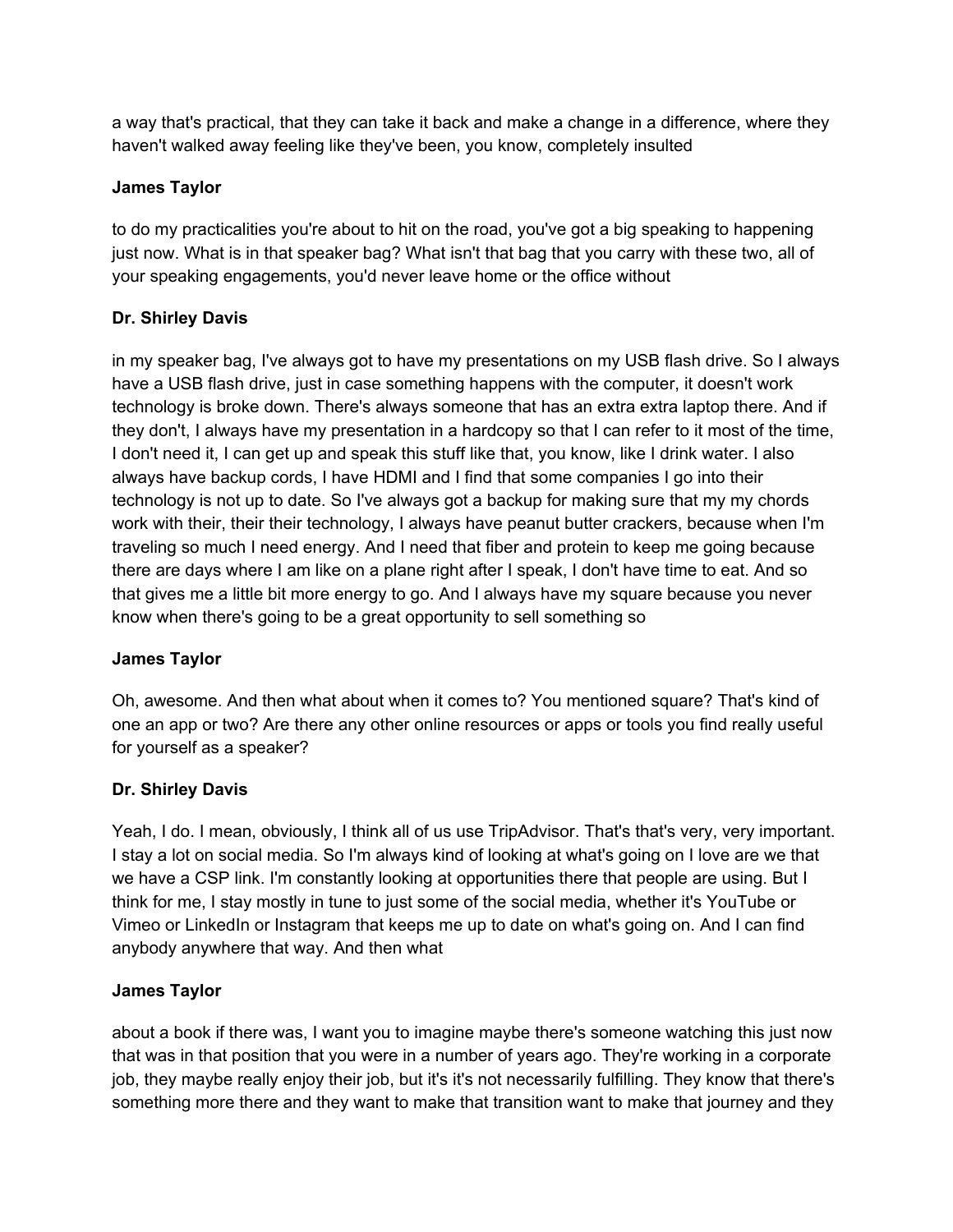want to do it in quite a deliberate way. Is there any books that you would recommend to them to kind of switch their mind to this or even just going to help them get started on that journey?

## **Dr. Shirley Davis**

Yeah, there's a couple I really love a good friend, my good friend, Delatour McNeil has a great book called caught between a dream and a job. And that's really all about how to make that exit from your full time job that you're getting a paycheck at, but it's not your dream. And so how do you sort of make that shift in that change? I love this great book by Myles Munroe called passing it on. And it's all about why we do what we do in life, having a purpose and making sure that whatever we do that it's adding impact wherever we go. There's a third book I really love by Simon Simon, that called start with y. So always just kind of understanding why you're doing something and ensuring that you're asking those right kinds of questions before you take that leap and jump out and do it. And then certainly I think for any speaker, joining the NSA is a great opportunity and great resources there but paid to speak book, more business all those are great books to get started as well. That's great, some amazing resource, they will put as many of these on the on the show notes here as possible as well. And kind of final question for you. I want you to imagine you woke up tomorrow morning, and we'll let you choose where you wake up which city which country you wake up in, but you've got all the skills you've acquired as a speaker over the years, but no one knows you, you know no one you have to restart. What would you do? How would you restart your career? You know, I would restart it the way that I started this one I would started deliberately, slowly, intentionally and with the strategy, but I will also start like what I did when I jumped out I didn't immediately just quit my job. And then the next day I was open for business. I actually quit my job as I told you over three years and then when I gave them my notice I gave them a six month notice I gave it to them in January and I didn't leave till July. But I also partnered with Les Brown, so I started speaking with him going to speakers training and then traveling with him around the globe. We did five different countries, over a five year period and then certainly all Around the US. So that would be one of the things that I would say do is get with someone else who's already doing this and use them as your mentor, use them as an opportunity to train you and to grow and you know, be able to learn more about what to do, don't just do it by yourself. And don't just start that, you know, just from scratch, you got to be out there and partnering with someone while you're building your business. I think that's such great advice. I mean, of all this, of all the speakers I've been talking with, is that one of the thing that keeps saying out, which is the importance of having some kind of mentorship as well, in the fight, you had Les Brown, like one of the greatest speakers of the world is pretty, pretty amazing as well. So I'm going to be really interested in in the years to come watching you be a mentor, for other speakers that are coming through as well. And I think if this summit still exists in in a few years time, I'm looking forward to interviewing those women, those men who have come through and have you've mentored and helped them as well. So that's, that's, that's something I'm sure we're gonna definitely see. I love that I actually have a mastermind group specifically on helping you launch a profitable consulting and speaking